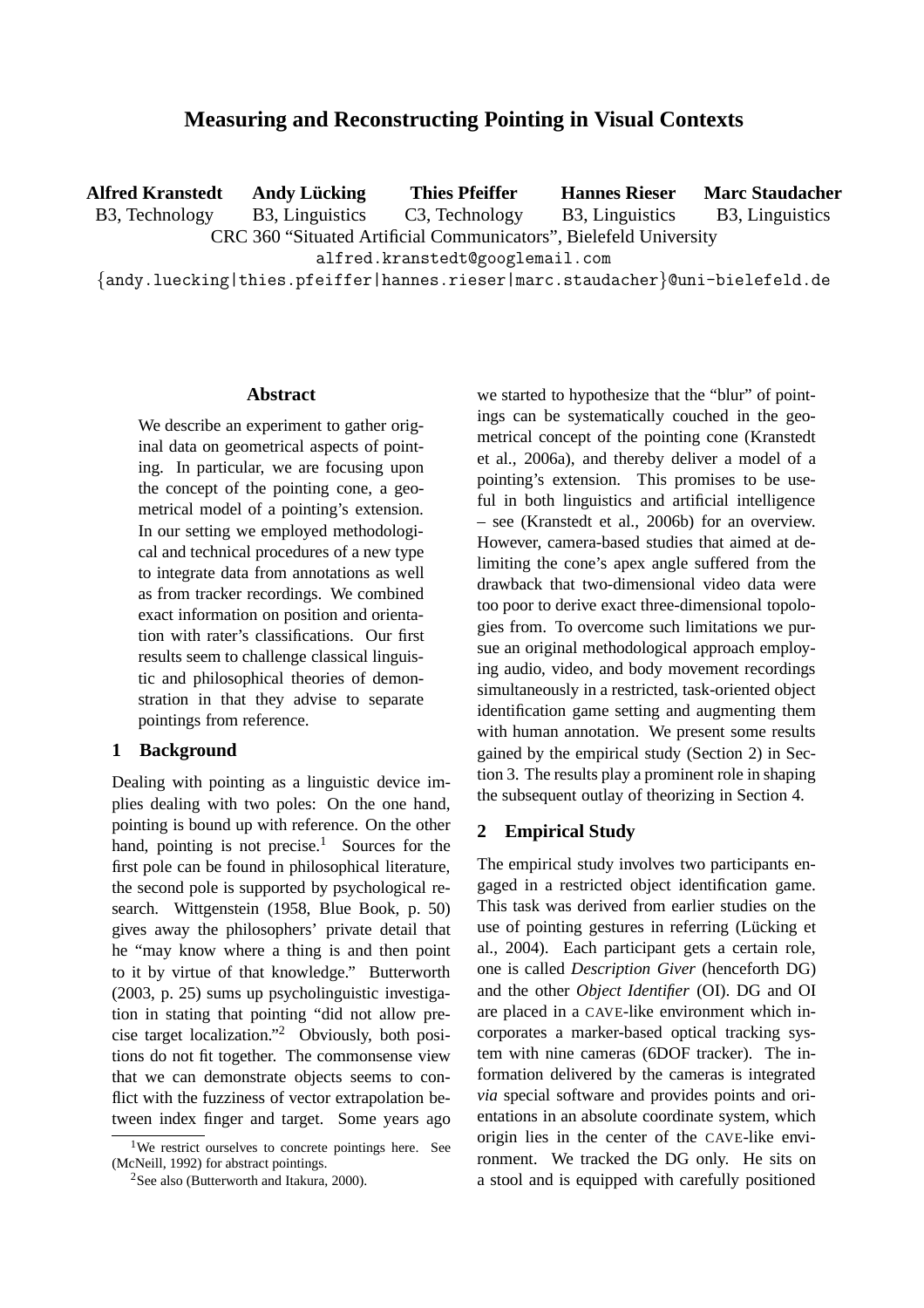markers for the tracking system measuring arm, index finger, hand, and head movements. It is clocked by a frame  $(1/25 \text{ sec.})$  so that longer movements deliver more tracking data. In addition, the whole scene is recorded from two different perspectives with digital cameras. Speech is captured with the DG's headset. The whole set-up with the prepared DG can be seen in Figure 1, a screenshot from our video recordings. The special gloves used to track the stretched index finger are displayed in Figure 2. Both OI and DG



Figure 1: The experimental set-up: The DG sits to the left of the table, the OI stands to the right and has a pointer. The system time needed for synchronizing tracking and recording is displayed on a monitor.

are located around a real table ( $77.5 \times 155.5$  cm) with 32 parts of a Lorentz Baufix toy airplane,

the experimental domain. The objects' centers were lined up randomly on an underlying grid ensuring that they are laid out equidistantly, see Figure 3. This layout is used for all trials of the study. The outer objects' centers frame an area of 70  $\times$ 



Figure 2: Special gloves

140 cm. That is, the distance between objects' centers of the same column is 20 cm in neighbouring rows. To exemplify the mapping from rows to distance measures: The distance of the third row from the left, DG's, side of the table is 47.75 cm  $(2 \times 20 \text{ cm} + 7.75 \text{ cm}$  for the outer margin).

#### **2.1 The Realization of the Experiments**

The identification game gets instantiated in two variations, differing in the communicative channels (speech and gesture) the DG is allowed to use:



Figure 3: The experimental domain is divided up into eight rows and four columns. It covers an area of  $70 \times 140$  cm. The DG is positioned to the left, the OI to the right of the domain.

- speech plus gesture (S+G Trial);
- gesture only (G Trial).

In each subsetting the DG has to get the object of each of the 32 identification games from the display on the monitor (roughly) in front of him. The order of the objects has been fixed in a presetting. In order to abstract over potential sequence effects, different object presettings have been randomly generated which are iterated over the subsettings and over the whole experimental runs.

**The flowchart of the interaction.** The interaction between DG and OI is highly restricted to avoid uncontrollable negotiation processes between the interactants. It consists of three formalized steps:

- 1. Demonstration by DG (bimodal or gestural, according to current subsetting);
- 2. Interpretation and identification by OI with a pointer only (the referent remains in it's place);
- 3. Feedback by DG.

The feedback is restricted to "Ja" (*yes*) in the successful case (accept) and to "Nein" (*no*) in the unsuccessful case (denial). In both cases the identification game terminates and the participants move on, starting with the DG selecting the next object from his display.

## **2.2 Annotation**

46 of the recorded experimental subsettings, 23 with and 23 without speech, enter into analysis. That makes a total of  $1472 (46 \times 32)$  demonstrations.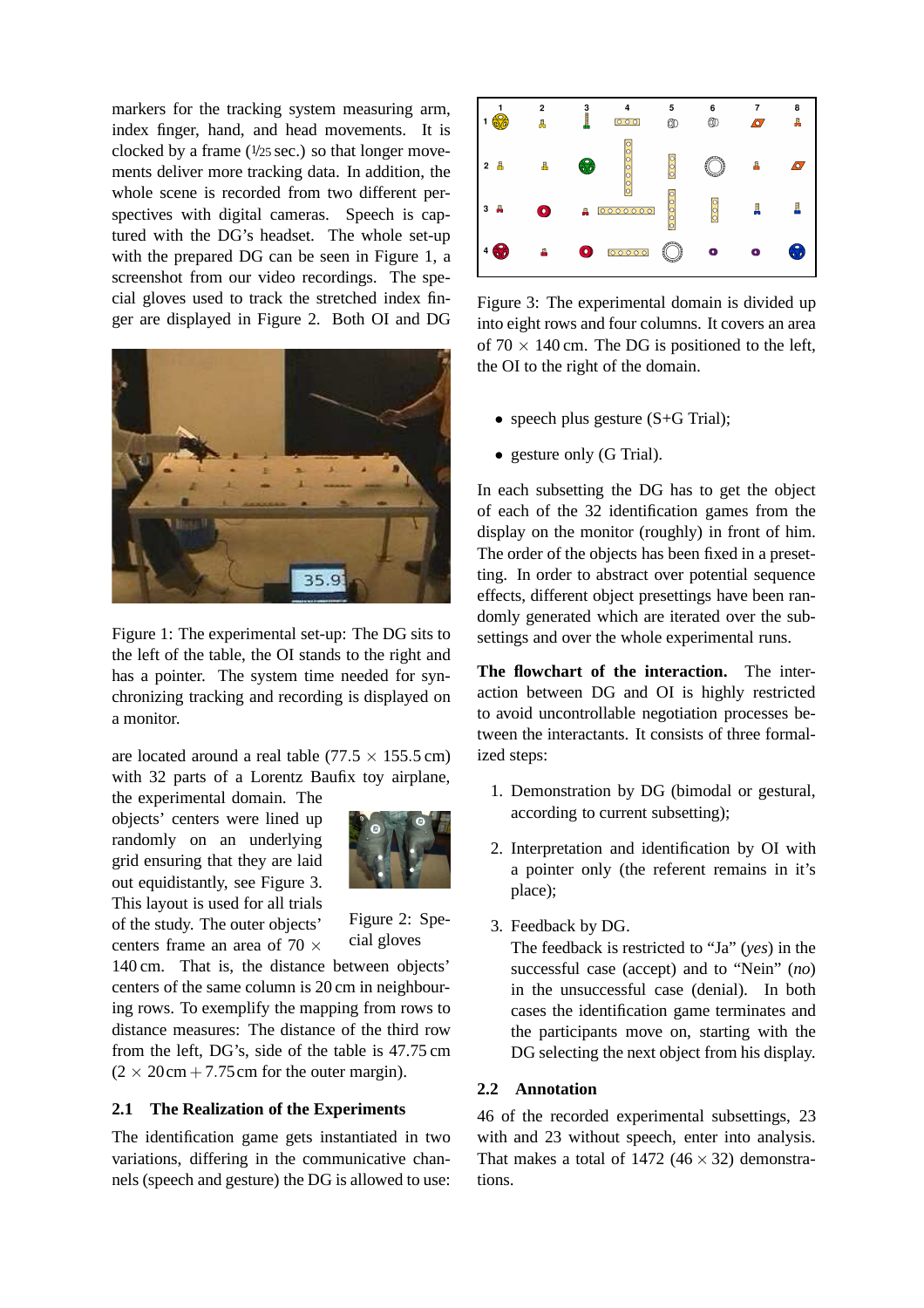Annotation of the video data has been carried out making use of two software tools, Anvil and Praat. The audio tool Praat<sup>3</sup> was used for the transcription of spoken language, the video films were annotated with the multimodal annotation tool Anvil<sup>4</sup>. Since the concern of the study is pointing, annotation is restricted to DG's first move, that is, to the demonstration act. Annotation is done on several layers (of course, annotating speech is restricted to the S+G Trials):

- **gesture.phase** [*preparation*, *stroke*, *retraction*]; structuring gesture motion according to the trinity established by (McNeill, 1992).
- **gesture.handedness** [*left*, *right*]; for two-handed gestures both values are specified simultaneously.
- **speech.transcription** DG's speech transcribed at the level of words.
- **speech.number** The number of words used in DG's move.
- **speech.quality** [*shape*, *color*, *function*, *position*, *proxy*]; "semantic categories" that are referred to in an utterance (the last one labels taxonomically unspecified nouns, NPs or determiners, like "Ding" (*thing*) or "Das" (*that*) or "Dies Teil" (*this thing*)).

**move.referent** unique name of object.

**move. success** [*yes*,  $\alpha$ ], if the OI could successfully identify the object. Name  $\alpha$  of erroneously chosen object otherwise.

Our research interest is the precision of pointing – operationalized in terms of the pointing cone. Accordingly, only those gesture tokens enter into analysis which are purely deictic (showing, e. g., no iconic traits). Furthermore, the success (or failure) of a move should depend on exactly one gesture. We implement this two-step filter in annotation layers, on which annotators have to make suitable decisions:

- **gesture.validity** [*yes*, *no*]; is the gesture a purely deictic one?
- **move.validity** [*yes*, *no*]; Is the game's gesture valid and does the gesture include exactly one stroke?

As a preliminary test procedure for the reliability of the annotation scheme the interrateragreement between three raters' annotations of one video on the most versatile layers, namely speech.quality and gesture.validity, has been calculated. With a value of  $AC_1 = 0.9$  for semantic categories and a value of  $AC_1 = 0.85$ for gesture classification, both ratings prove to be quite consistent.<sup>5</sup>

#### **2.3 Processing Tracking Data**

The geometrical and temporal information assembled in the tracking data files is processed to deliver quantitative models of pointing. Since we have the orientation and the exact position of the DG's head ("cyclop's eye") and the exact position of the index finger as well as of the referred object, we are able to represent pointing beams as vectors. Based on careful qualitative observations of the subjects' pointing behavior, we assume two different yet plausible ways of anchoring and orienting a beam: Firstly, origin and orientation may be given exclusively by the index finger (*index finger pointing*, IFP); secondly, the beam can be anchored in the (tip of the) index finger, but the orientation is determined by projecting a beam from the cyclop's eye (point between the eyes of the DG) through the anchor (*gaze finger pointing* GFP). Thus GFP models the presumed influence of gaze on pointing in a strict way. The "true pointing vector" (if there is such a thing) probably is somewhere in the middle between the extremes defined by GFP and IFP and might be reconstructable by interpolating the two. Using our IADE (*Interactive Augemnted Data Explorer*) framework (Pfeiffer et al., 2006), a tool for recording, analysis and (re-)simulation of multimodal data, both pointing beams can be visualized in simulation videos, as shown in Figure 4. The (extreme) case shown exemplifies that both kinds of pointings can diverge a great deal. The picture also shows the idealized beam. Idealized beams are the straight lines connecting the pointing vector's anchor with the point in space inhabited by the object referred to. Comparing the GFP and IFP beams with their ideal counterparts delivers a measure of pointings' "faultiness". As error estimates we employed two gauges, angular and orthogonal deviation. *Prima facie*, angular de-

 $3$ http://www.praat.org/

<sup>4</sup>http://www.dfki.de/∼kipp/anvil/

<sup>&</sup>lt;sup>5</sup>Identity of ratings cannot be ascribed to chance on a risk level of  $\alpha = 0.01$ . AC<sub>1</sub> is the first order agreement coefficient developed in (Gwet, 2001). Most of the other layers have been evaluated extensively in a precursor study.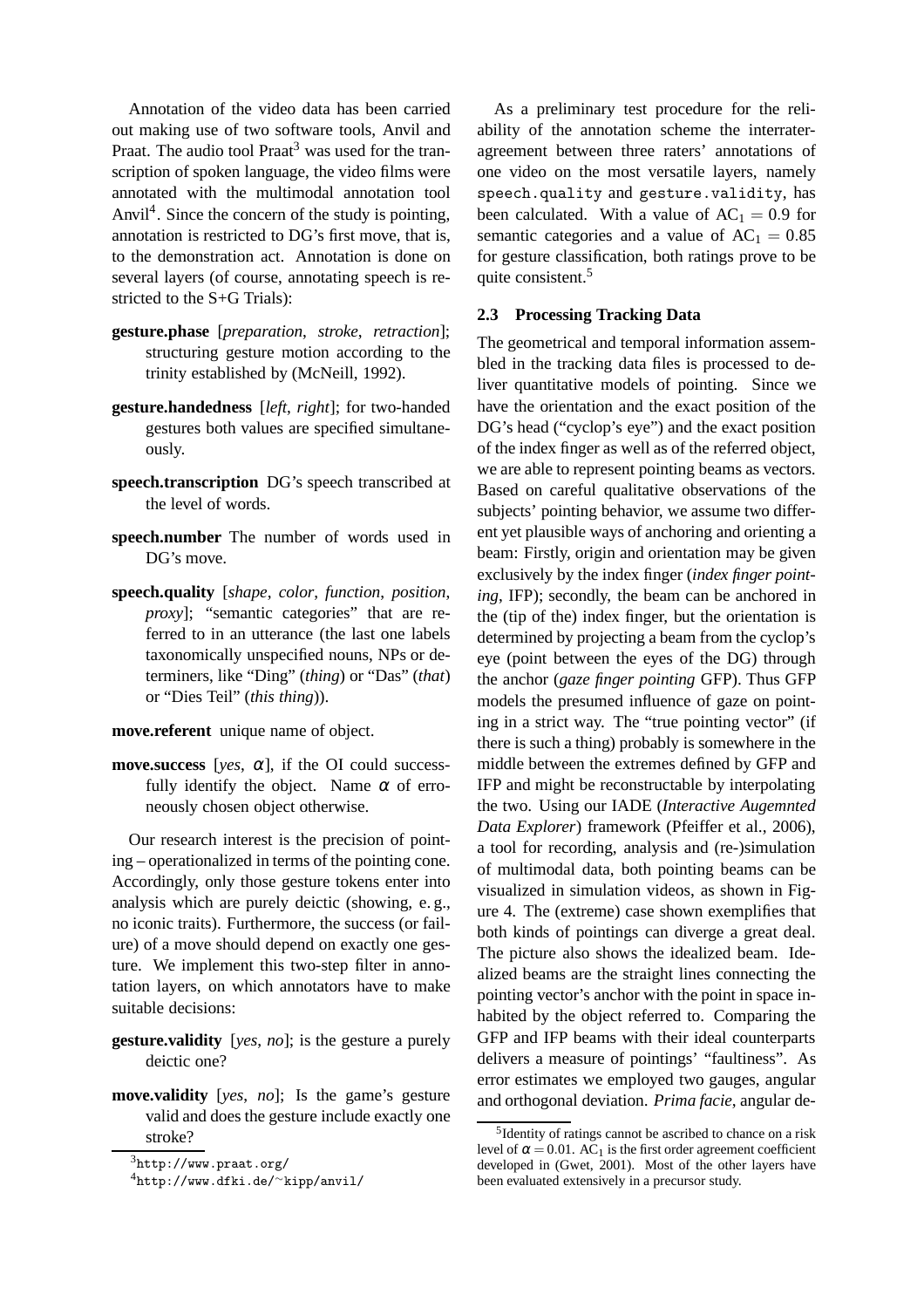

Figure 4: Simulating IFP, GFP, and the idealized pointing beam in between.

viation is more suitable since angles are distanceindependent. Angular deviation is calculated as the angle  $\gamma$  spanning between the simulated and the ideal pointing vector. A schematic depiction is given in Figure 5. However, given short distances between anchors and objects, even small variances result in a high angular deviation. As a compara-



Figure 5: Error estimates for pointing beams:  $\gamma =$ angular deviation,  $\overline{P}$  Object = orthogonal deviation.

tive value, deviations are measured directly on a meter scale in terms of orthogonal deviation. It is given by the distance between the object's point in space and its orthogonal projection *P* onto the (prolongation of the) simulated beam.

## **3 Some Results**

Given the outlined measurements we can compare IFP and GFP in terms of preciseness. Plotting the means of their deviations (both orthogonal and angular) against the associated row, the measured IFP and GFP values exhibit a similar envelope, as can be seen from Figure 6, and thus do not permit a preference in either direction. As expected



Figure 6: Comparing IFP and GFP by means of orthogonal and angular deviation over the rows of the domain.

from the calculations of the error gauges explained above, angular deviation decreases with increasing distance. In opposition, orthogonal deviation rises from row to row. Demonstrations fail their targets – sometimes even by a lot. What do they aim at instead? Plotting the intersection points of tracked demonstrations with the tabletop over the rows of the domain, we get a visual pattern forming "clouds": The impacts of pointing vectors, from IFP as well as from GFP, are distributed around the object to be indicated. The farther the target lies, the more blurred is the shape of the associated scatter-plot, ranging from near circles in the first row to broad and fuzzy regions in the last one. Representative for all plots, Figure 7 shows IFP in G Trials. The ommited ones look quite similar. The plot is based on all DGs' demonstration acts, which, for each object, are averaged by their median. This ensures that each gesture token, be it a long or a short one, makes the same (viz. one) contribution. To make the "clouds"-issue clearer, the areas which are hit by GFP beams stemming from both the S+G and the G Trials are displayed as a bagplot – a bivariate generalization of a boxplot (Rousseeuw et al., 1999) – in Figure 8. The inner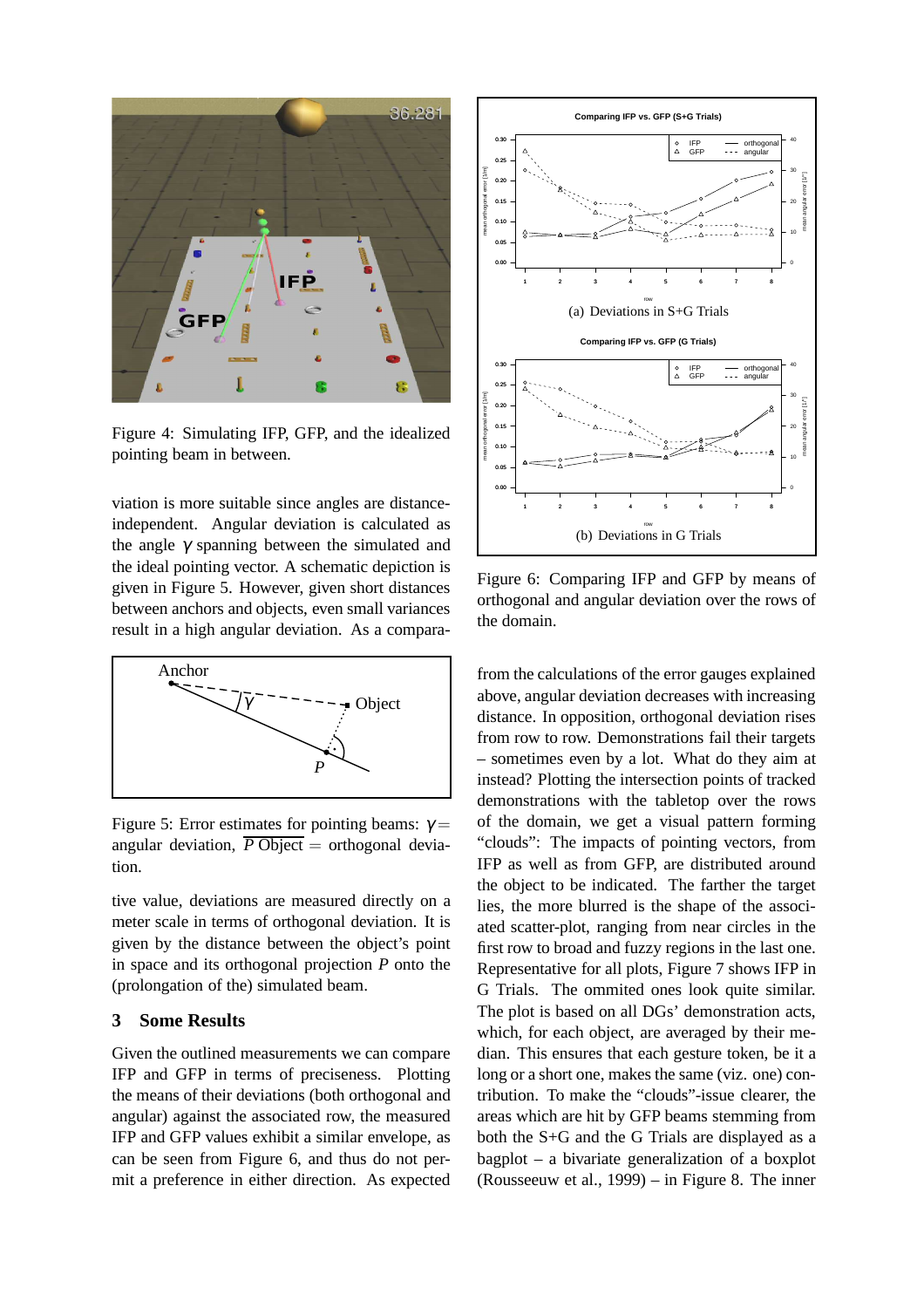

Figure 7: Medial intersections of IFP beams with tabletop in G Trial.



Figure 8: Areas of selected GFP beams. The star marks the median of the cloud, the inner hull frames the data distributed around it.

hull covers 50 % of the data distributed around the "depth median". Using this representation, it can be nicely seen how the clouds grow and get lengthier from row one onwards. In this respect, clouds already exhibit cone-like properties. Those distribution patterns will serve as a basis for us to extrapolate the delineation of the pointing cone from the data (in addition to other parameters and findings of our study – cf. (Kranstedt et al., 2006b, subsec 3.3.4)).

The growing of the clouds may be due to two effects: Firstly, the mean variation of pointing vectors increases naturally with distance; secondly participants *systematically and intentionally* point over the domain when referring to an object in row eight. Thus, they are using what can be called a *gestural hyperbole*. That this behavior is indeed governed by a successful strategy can be seen from Figure 9: The number of identification errors in the G Trials decreases clearly in the last row as compared to the seventh row. There it can also be seen that the participants could identify all objects in the first three rows. The number of failures increases rapidly from the fifth row onwards. Since

**Move Failures per Row (G Trials)**



Figure 9: Frequency of identification failures per row.

there are nearly no failures in the S+G Trials we ignore them here.

Considering the S+G Trials, we find two tendencies: 1. The farther away an object is, the more words accompany the gesture; 2. The farther away an object is, the more semantic categories are used to accompany the gesture. Both regularities are depicted in Figure 10.



Figure 10: The increasing complexity of cogestural speech over the rows of the domain.

Since we know about the gestures' loss of discriminatory power wrt distance – this is evident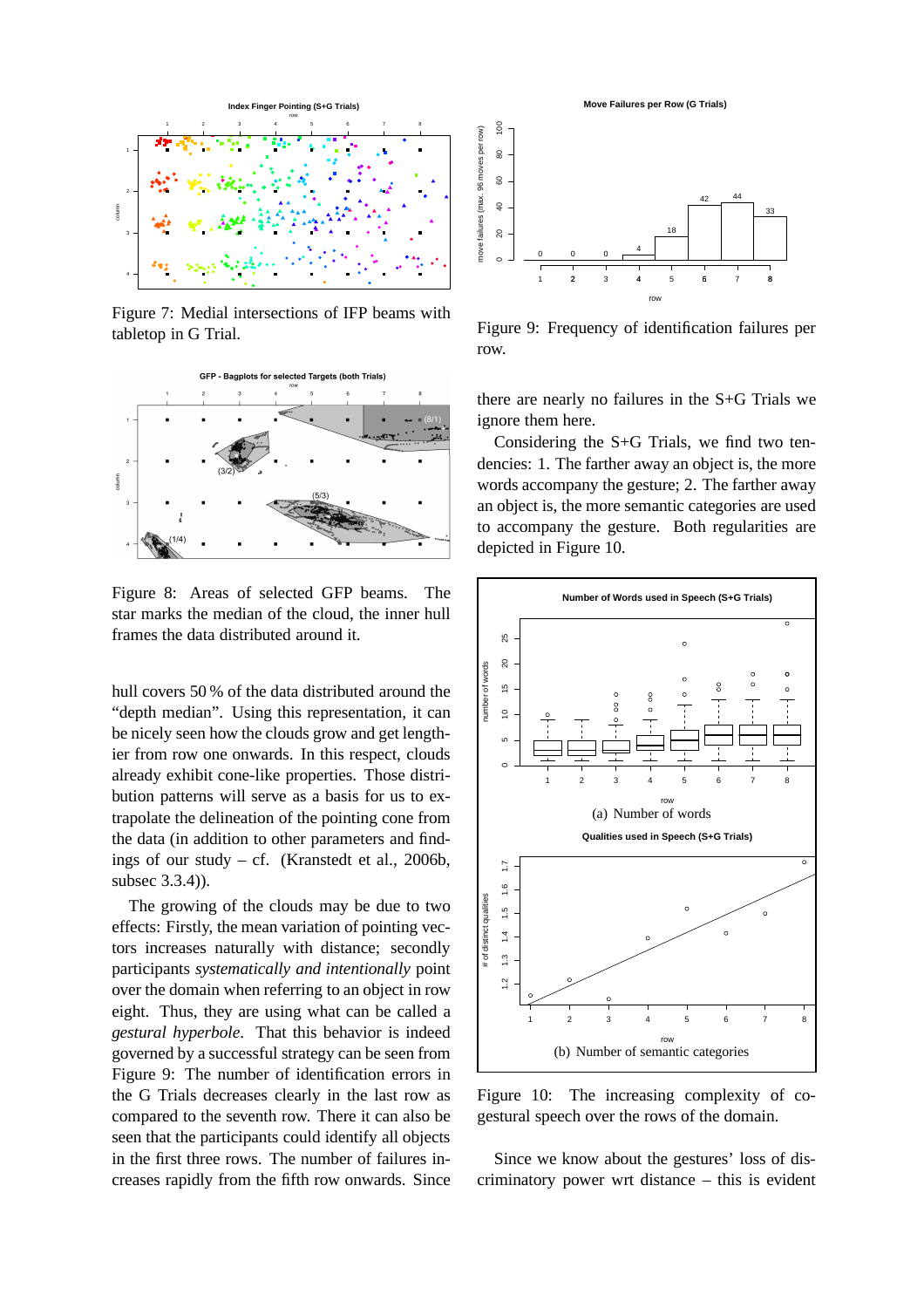from the findings presented in Figures 7, 8, and 9 – the tendencies can be ascribed to balancing efforts. The DG compensates his pointing at distance with verbal contributions if he is allowed to, as is the case in the S+G Trials. This can be corroborated by contrasting failures in the G Trials (Figure 9) with the number of words in the S+G Trial (Figure  $10(a)$ : The row in which the number of words increases coincides with the row where the failures increases – both phenomena show up between the fourth and the fifth row. A related increase is shown by the regression line in Figure 10(b) which indicates that the averaged frequency of semantic categories used in referring to objects in the different rows rises from one in row one to nearly two in row eight. Since usually one word expresses a single semantic category, this finding implies that speakers have to use more words if they do not employ a gesture. Indeed, we gained the same result in earlier studies where we expressed it the other way round: *Gestures save words*. It shows the semantic significance of pointings; when referring to objects with gesture and speech people need less words than in referring by speech alone.

**Summary of Results.** Given a dense domain made up of concrete, equally distributed objects like the one presented here, our findings suggest that pointings can successfully demonstrate objects in the pointer's proximity. However, they seem to do so by delimiting the area the object lies in. The delimiting capacity of pointings diminishes in distance. There, the gesture's spatial cues have to be enhanced by verbal descriptions. The findings are as follows:

- *Pointing is a highlighting (and not a referring) device*. The beams do not meet their targets, they rather encircle them. However, these "clouds" become blurred in the distance. This finding might replace the object-pointing/region-pointing distinction in our earlier work;
- *Pointing breaks down with distance*. Given the density in our setting, pointing starts to get error-prone somewhere between 60.25 and 77.75 cm, which are the distances of the fourth and the fifth row, respectively, measured from DG's end of the table;
- *Distance-dependence of gesture vs speech portions*. Pointings do not permit to single

out an object on their own. Distal pointings are accompanied by more complex verbal descriptions. The latter are "more complex" in both numerical and semantic respects. This could not be rendered significant in our earlier studies, but is now in accordance with (van der Sluis and Krahmer, 2004);

• *Partitioning of the pointing domain*. Our earlier investigations suggested a tripartition of the domain into a proximal, a middle, and a distal area. The results presented here suggest a structured domain, too. However, structuring according to the increasing descriptive data would divide the domain into two areas, split somewhere in the middle.

## **4 On Demonstration: Relating Empirical Data to Theory**

If we want to establish a logic of demonstration, we have to deal with at least two questions: Firstly, "What is the logical form (LF) of a demonstration accompanying some expression such as a pure demonstrative or a definite description?" And secondly, "Which models *M* will be adequate to go with this LF and to provide truth conditions, a suitable notion of entailment and the like?" Since we have to discuss very fundamental things here, we do not want to go into matters of speech act theory, dynamic semantics or sophisticated dialogue theory. Note also that these issues are different from multi-modal integration matters (cf. (Lücking et al., 2006)). For ease of reference, we abbreviate demonstrations, more precisely, their stroke, using  $\searrow$ 

In order to deal with the LF problem and the *M* one in a down-to-earth manner let us first recapitulate the empirical findings (referred to as O*i* below) which of course do not partition matters into LF-related and *M*-related ones by themselves. For the start of the discussion we take models *M* as tupels comprising *inter alia* a domain *D*.

- O1. Empirical domains are structured with respect to DG's proximal and distal relations to targets. Actually, a parameter or index DG should be supplanted by IF or GF-relations indexed by DG;
- O2. Demonstrations do not, as a rule, hit their targets;
- O3. Demonstrations single out sets of objects rather than single objects;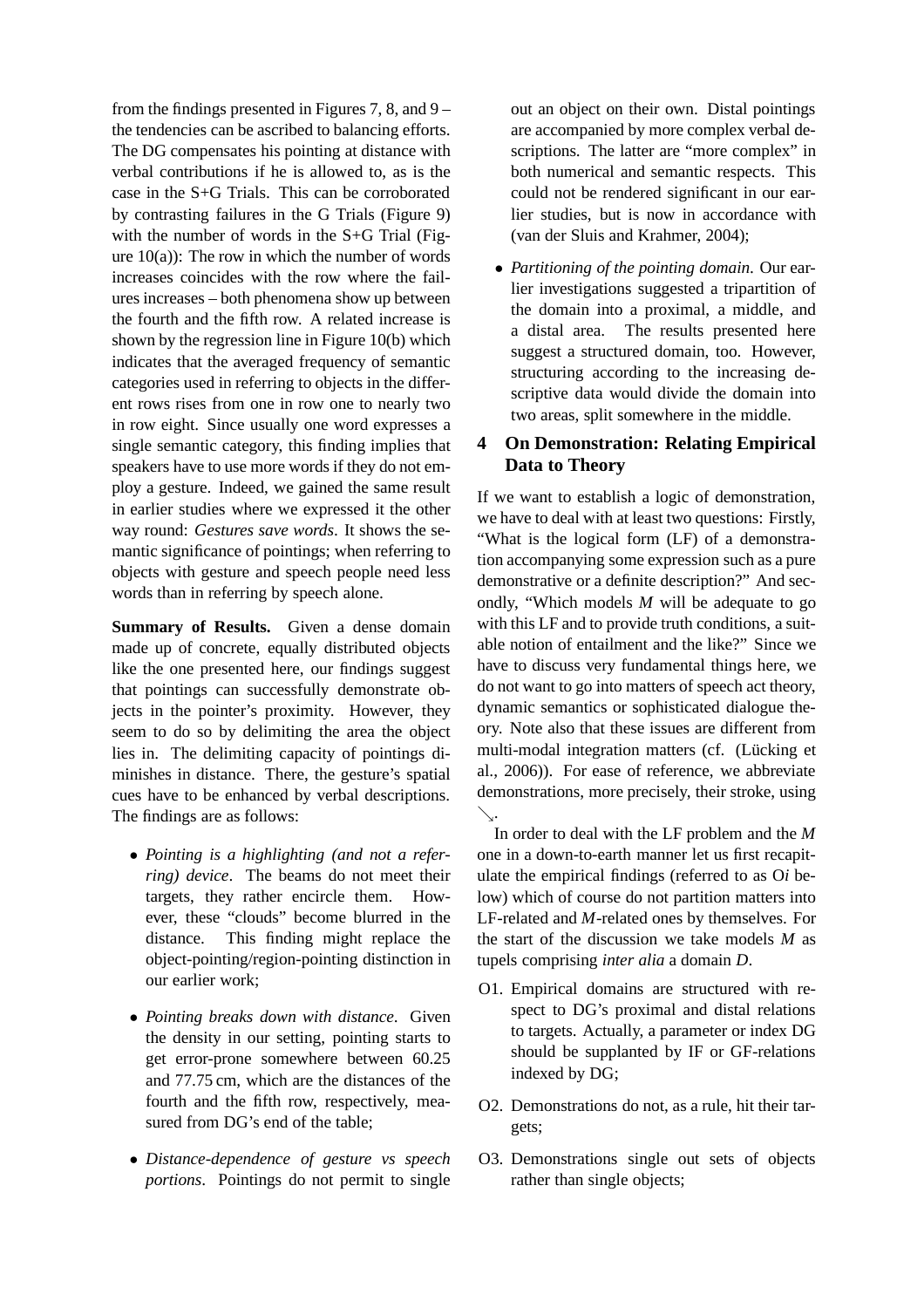- O4. Proximal demonstrations are distributed around their targets;
- O5. Distal demonstrations can encompass other objects besides their target;
- O6. The farther away the object demonstrated, the more words accompany the demonstration;
- O7. There is a phenomenon of indirect interpretation dubbed *gestural hyperbole*.

How can we account for O1,...,O7? Let us first turn to LF. Here O2 and O3 seem to be of prime importance. Since the extension of a demonstration is not an individual but a region, represented as a set, the LF of a demonstration must not be modelled with a constant but with a one-place predicate. Doing this, a problem arises concerning pure demonstratives like 'this' and their concomitant demonstrations, since  $\setminus$  and 'this' are of different type (*predicate* vs. *term*). However, supported by our empirical data and in a way opposed to tradition, we can argue that  $\setminus$  does not contribute to the term 'this' as such (and whatever might be used in its place) in *e. g.* 'This is nice' but to the utterance as a whole. As a consequence, we might aim at  $[\lambda x(\diagdown(x) \land nice(x))$ *this* to represent the meaning 'This [thing] is demonstrated and is nice'.

Obviously, O1, O4, O5 point into a similar direction and lead us onto issues related to *M*: While in our setting the extension of a demonstration in the proximal region encompasses only a single object, in the distal region (or in more dense domains) there might be more. This we can accommodate by adding a spatial structure to the model: The model contains a function assigning a coordinate to every object in the domain. Hence we get *distances* between DGs and objects and can do justice to the domain's density. The extension of a demonstration is determined by DG's position, the direction of his pointing, and some pointing domain (in our setting idealized as objects on a surface). To this end, DG's context *c* determines, *inter alia*, his index finger coordinate (functioning as the anchor point), denoted by  $c<sub>IDG</sub>$ , and the coordinates of his eyes (for orienting the vector in case of GFP), denoted by  $c_{GDG}$ . For every gesture occurrence  $\searrow$  in the context, there is a list of coordinates  $[p]_i$  describing the relevant spatial properties of the pointing hand, de-

noted by  $c_{\gamma_i}$ <sup>6</sup>. In addition, the pointing domain is represented as a surface *s*, also part of the context, and denoted by  $c_s$ .  $\searrow_i$ 's intension fixes its extension for every pointing context depending on  $c_{\text{IDG}}$ ,  $c_{\text{GDG}}$ ,  $c_{\searrow i}$ , and  $c_s$ . It is represented as the function  $f: \langle c_{\text{IDG}}, c_{\text{GDG}}, c_{\searrow i}, c_s \rangle \mapsto Ext(\searrow_i)$  which determines the pointing predicate's extension for all pointing contexts. *f* is defined in terms of the chosen pointing model, *i. e.* IFP or GFP. So, there is a choice between the two functions *IFP* and *GFP* yielding for every tuple  $\langle c_{\text{IDG}}, c_{\text{GDG}}, c_{\searrow i}, c_s \rangle$  a possibly different pointing cone.<sup>7</sup> The geometrical intersection of this cone with the surface *s* (*e. g.* the table) yields a region. The collection of the objects in this region *is* the extension  $Ext(\nabla_i)$ . Moreover, *f* has the characteristics indicated by the empirical findings, *i. e.* it assigns a smaller extension to pointings in the proximal region and larger extension to pointings in the distal region, extensions having fuzzy borders. It should be clear that from DG's context *c* a presumably fuzzy partitioning of the domain *D* into a proximal and a distal subdomain can be reconstructed (*e. g.* that part of the table is distal where there is more than one object in every region pointed at).

Assuming such, the truth conditions for a DG's utterance 'This is nice' amount to ' 'This  $\searrow$ <sub>1</sub> is nice' is true in context *c* iff there is exactly one object *o*  $\in$  *D* such that *o*  $\in$  *Ext*( $\setminus$ <sub>1</sub>) and *o* is nice.'

If we decide the issue this way, what is going to happen in cases of pointings into the distal region? Well, their felicity will depend on the density of the domain and the meaning of the linguistic information going with the demonstration, which should perhaps have the force of a definite description. This accounts precisely for O5 and O6. If an expression *cum* demonstration turns out to be false wrt the proximal or the distal region, we have to consider a solution along Gricean Pragmatics using the Quality Maxim. The same holds true for the more dramatic O7 cases of indirect interpretation, which are always false on a literal reading.

In sum, if we follow the arguments suggested by the empirical data, we have to separate demonstration from referring, which goes against the prevalent philosophical tradition represented by work from Wittgenstein, Davidson or D. Kaplan. Instead of ending up with two referring terms for

<sup>&</sup>lt;sup>6</sup>The conceptualisation follows here the work on pure indexicals such as 'I'.

<sup>&</sup>lt;sup>7</sup>Where  $c_{GDG}$  plays no rule for IFP.